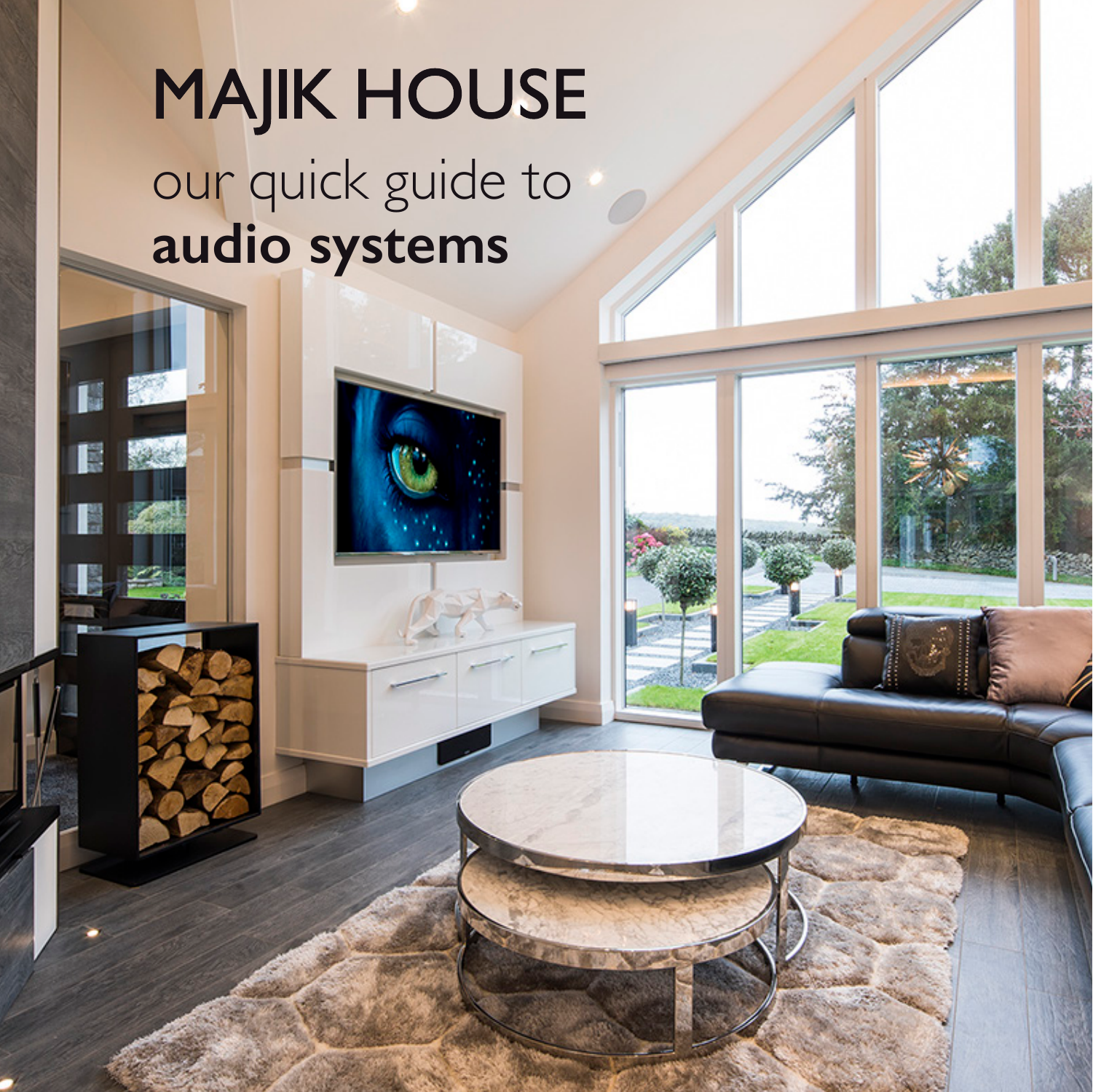

What have you been listening to lately?

How many times have we been asked that simple question?

Increasingly that has meant "how" have you been enjoying your audio.

Vinyl and CD still have their place, but more and more of us are embracing the endless opportunities to discover (and re-discover) music via the web and broadband connectivity.

The end of the home music collection?

Not quite, but there's a whole world of sound out there just waiting to be discovered and enjoyed with crystal clarity throughout your home.

#### **Let's talk about the way we like to listen to music or even TV sound for a minute:**

We want the current music, what is in the charts, what our friends like and are listening to, what is new and we just heard on the radio in the car... and so on - how can we have this at home, in the kitchen, out in the garden or even on the go?

We need to be able to access all of this easily and find our chosen tracks or playlists or moods quickly - this needs for us to have accounts with the likes of Apple, Spotify, Napster or Tidal - and then for our various systems to be automatically linked to those chosen accounts.

It sounds complicated but it need not be!

Some of these accounts can even produce qualities of music higher than CD or High Res Audio as it has become known.

With some simple steps and guidance from us once set up the system will perform these things simply for you from your remote, keypad, tablet or touchscreen seamlessly.

KISS - Keep It Simple, Stupid - is exactly what proper design and integration will do for you. If watching TV, then the sound will come out of the same speakers as when listening to music; going into the bathroom and pressing the 'bathe' button will set the lighting and turn on the top chill out tracks from your playlist at just the right volume for a sumptuous bath.

The speakers can be round, square, rectangular, pictures or even plastered over making them invisible in all but sound quality. In the garden they can be hidden behind plants, made to look like rocks or simply mounted on the eaves of the house.

In extreme cases when needs must they can even sometimes be wireless and above all these can all let you know if someone should call at the door or enable to announce that dinner is ready!

We want your room to look exactly as you prefer and the speakers should blend to fit this desire - we have solutions for almost everything and can show these to you in our experience centre, call to make a booking!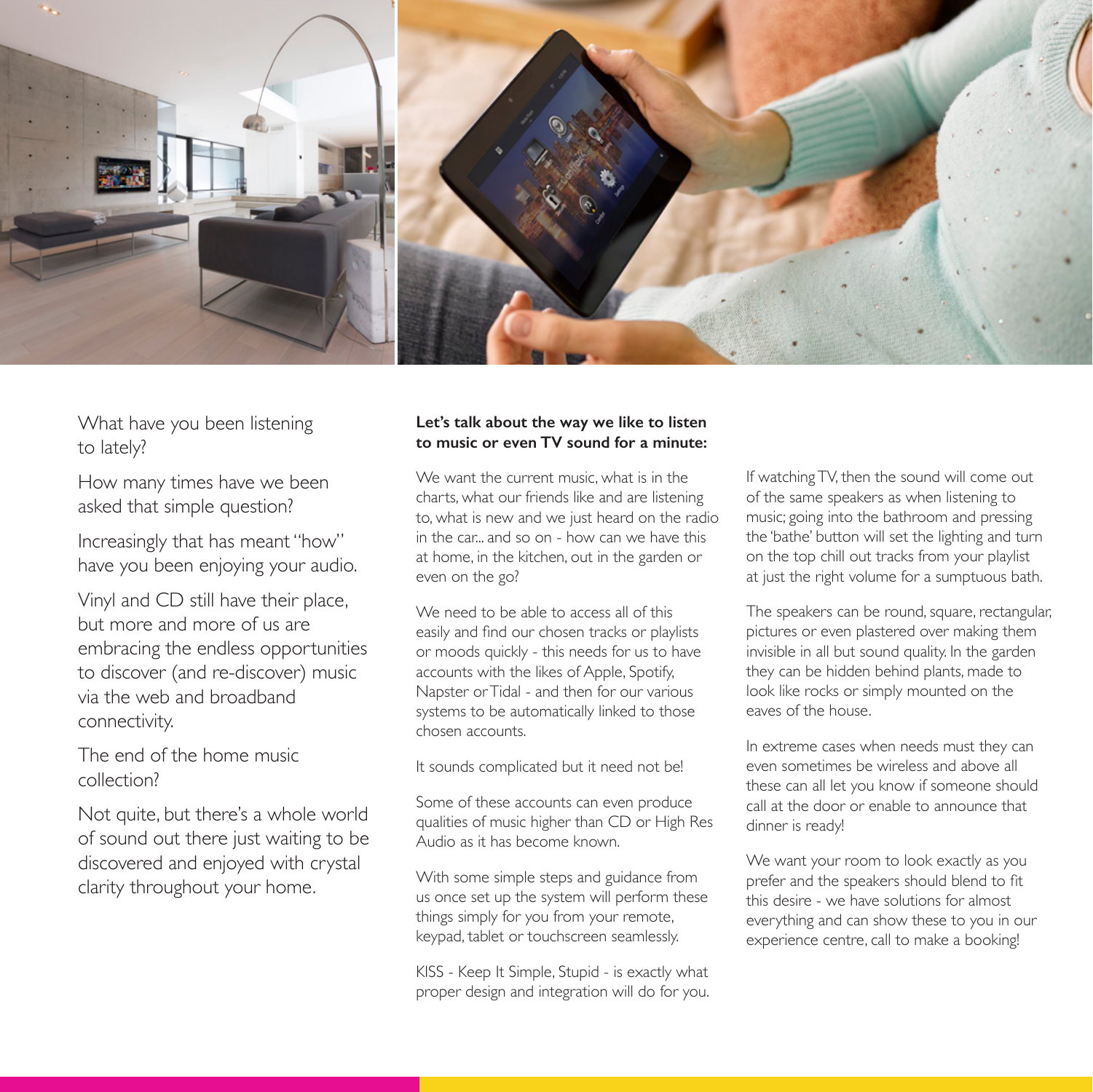

#### **Multi-room means multi-music.**

Having everyone agree on the same music throughout the home simply isn't going to happen, but there's no need to compromise.

An intelligent multi-room system can provide flawless music throughout the home, where everyone can hear what they want, streamed from a central 'hub' or simply played by air in their room.

And a well designed multi-room system will also work with the equipment that everyone is comfortable with - smart phone, iPad, Control4 or Sonos, all working in perfect harmony.

#### **See. Hear.**

Whether you're a devoted hi-fi enthusiast, simply looking to get the best sound reproduction from your music collection or want an encompassing sound system for your movies and TV, we invite you to sound us out and hear what's behind the real music.

The team at Majik House will advise on the planning, the right components and installation to make sure you achieve the best audio experience every time.

Inside or outside, there's no need to compromise on great quality audio.

### **MAJIK HOUSE**